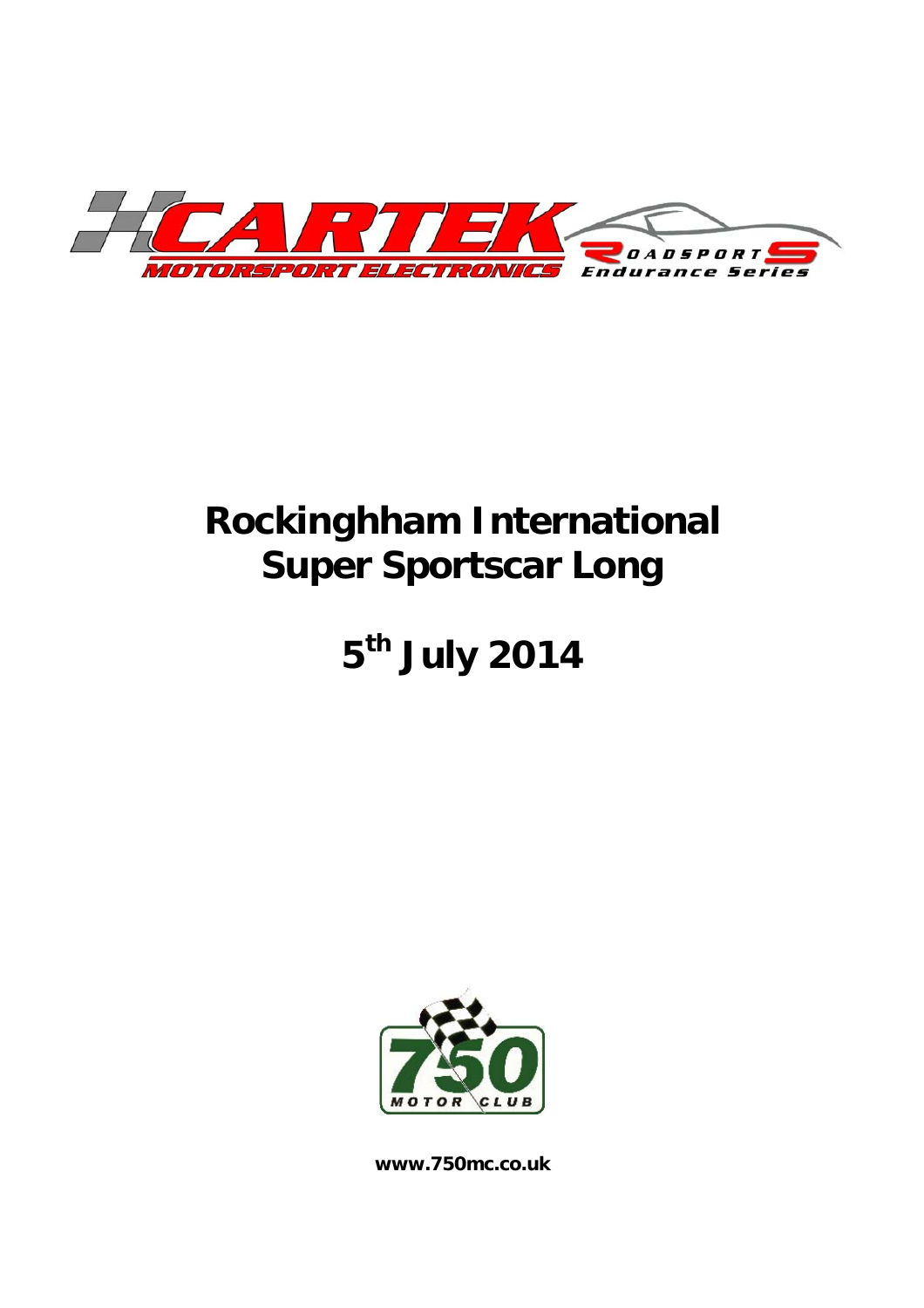

### **Qualifying 4**

| <b>PI</b>    | No  | <b>CI</b> | <b>Name</b>                                       | Car                           | Laps | Time on Lap |    | <b>Behind</b> | MPH   |  |
|--------------|-----|-----------|---------------------------------------------------|-------------------------------|------|-------------|----|---------------|-------|--|
| 1            | 66  | A         | <b>Alex LIVESLEY</b>                              | <b>Jensen Healey</b>          | 11   | 1:44.31     | 10 |               | 70.75 |  |
| $\mathbf{2}$ | 11  | A         | <b>Allan GIBSON</b>                               | <b>Lotus Exige</b>            | 11   | 1:46.08     | 11 | 1.77          | 69.57 |  |
| 3            | 90  | в         | <b>Matt CHERRINGTON/Martin</b><br><b>GAMBLING</b> | <b>BMW Z3</b>                 | 10   | 1:46.41     | 9  | 2.10          | 69.35 |  |
| 4            | 2   | A         | <b>Gary GOODYEAR</b>                              | <b>Lotus Exige</b>            | 11   | 1:46.94     | 9  | 2.63          | 69.01 |  |
| 5            | 111 | C         | <b>Matthew PALMER</b>                             | <b>Toyota MR2 Mk2</b>         | 10   | 1:48.16     | 8  | 3.85          | 68.23 |  |
| 6            | 1   | A         | <b>Rob HORSFIELD</b>                              | <b>Toyota MR2 Turbo</b>       | 8    | 1:49.09     | 8  | 4.78          | 67.65 |  |
| 7            | 101 | в         | <b>Antony SHARPE</b>                              | <b>Lotus Elise</b>            | 8    | 1:49.64     | 8  | 5.33          | 67.31 |  |
| 8            | 5   | C         | <b>Timothy HERON</b>                              | Toyota MR2 Mk2                | 7    | 1:50.38     | 6  | 6.07          | 66.86 |  |
| 9            | 147 | A         | Pat COOKE                                         | <b>VW Golf GTi</b>            | 9    | 1:50.43     | 8  | 6.12          | 66.83 |  |
| 10           | 7   | C         | <b>Benjamin CORBEY</b>                            | <b>Honda CRX</b>              | 10   | 1:50.59     | 10 | 6.28          | 66.73 |  |
| 11           | 50  | в         | <b>Steve HEWSON/Robert GILHAM</b>                 | Porsche 924S                  | 10   | 1:51.52     | 3  | 7.21          | 66.18 |  |
| 12           | 56  | C         | <b>Stephen ROBERTS</b>                            | <b>BMW E36 Compact 318Ti</b>  | 9    | 1:51.72     | 8  | 7.41          | 66.06 |  |
| 13           | 77  | в         | <b>Andrew HARDING</b>                             | <b>Renault Clio Sport 182</b> | 7    | 1:52.62     | 6  | 8.31          | 65.53 |  |
| 14           | 169 | C         | <b>Gary SKIPP/Phil Hutchins</b>                   | <b>Toyota MR2 Mk2</b>         | 5    | 1:53.25     | 5  | 8.94          | 65.17 |  |
| 15           | 46  | в         | Rebecca JACKSON                                   | <b>Porsche Boxster</b>        | 9    | 1:53.57     | 9  | 9.26          | 64.98 |  |
| 16           | 65  | C         | <b>Christopher FELLOWS/Matt FAIZEY</b>            | Ginetta G27                   | 10   | 1:53.80     | 10 | 9.49          | 64.85 |  |
| 17           | 47  | C         | <b>Andrew TSANG/Owen HUNTER</b>                   | <b>BMW E36 Compact 318Ti</b>  | 10   | 1:54.38     | 9  | 10.07         | 64.52 |  |
| 18           | 139 | C         | <b>Roland WILKINSON/James CROSS</b>               | <b>BMW E36 Compact 318Ti</b>  | 9    | 1:54.71     | 8  | 10.40         | 64.34 |  |
| 19           | 57  | C         | <b>Mark SKEATS</b>                                | <b>BMW E36 Compact 318Ti</b>  | 9    | 1:54.73     | 8  | 10.42         | 64.32 |  |
| 20           | 23  | в         | <b>Jason RISHOVER</b>                             | Porsche 944                   | 10   | 1:54.84     | 10 | 10.53         | 64.26 |  |
| 21           | 156 | C         | <b>Cam WALTON</b>                                 | <b>Toyota MR2 Mk2</b>         | 4    | 1:55.03     | 3  | 10.72         | 64.16 |  |
| 22           | 39  | C         | <b>Leighton NORRIS/John SADLER</b>                | Porsche 944                   | 8    | 2:00.09     | 8  | 15.78         | 61.45 |  |
| 23           | 30  | C         | <b>Shaun MORTIMER/George HOUGHAM</b>              | <b>Toyota MR2 Mk2</b>         | 9    | 2:00.72     | 9  | 16.41         | 61.13 |  |
| 24           | 82  | C         | <b>Ben SHORT/Oliver PIDLEY</b>                    | Mazda MX5                     | 8    | 2:03.00     | 6  | 18.69         | 60.00 |  |

No 47 - please improve transponder location

**Weather / Track: Cloudy / Drying**

**Start Time : 10:18 Rockingham International Super Sportscar Long 05 Jul 14 10:44 Clerk of Course : Time Issued : Chief Timekeeper : Terry Stevens THESE RESULTS REMAIN PROVISIONAL FOR A MINIMUM OF 30 MINUTES FROM THE TIME OF ISSUE AND UNTIL ALL JUDICIAL AND TECHNICAL MATTERS HAVE BEEN SETTLED.**

**Results produced on HS Sports Timing and Results Systems. Results online at www.750MC.co.uk**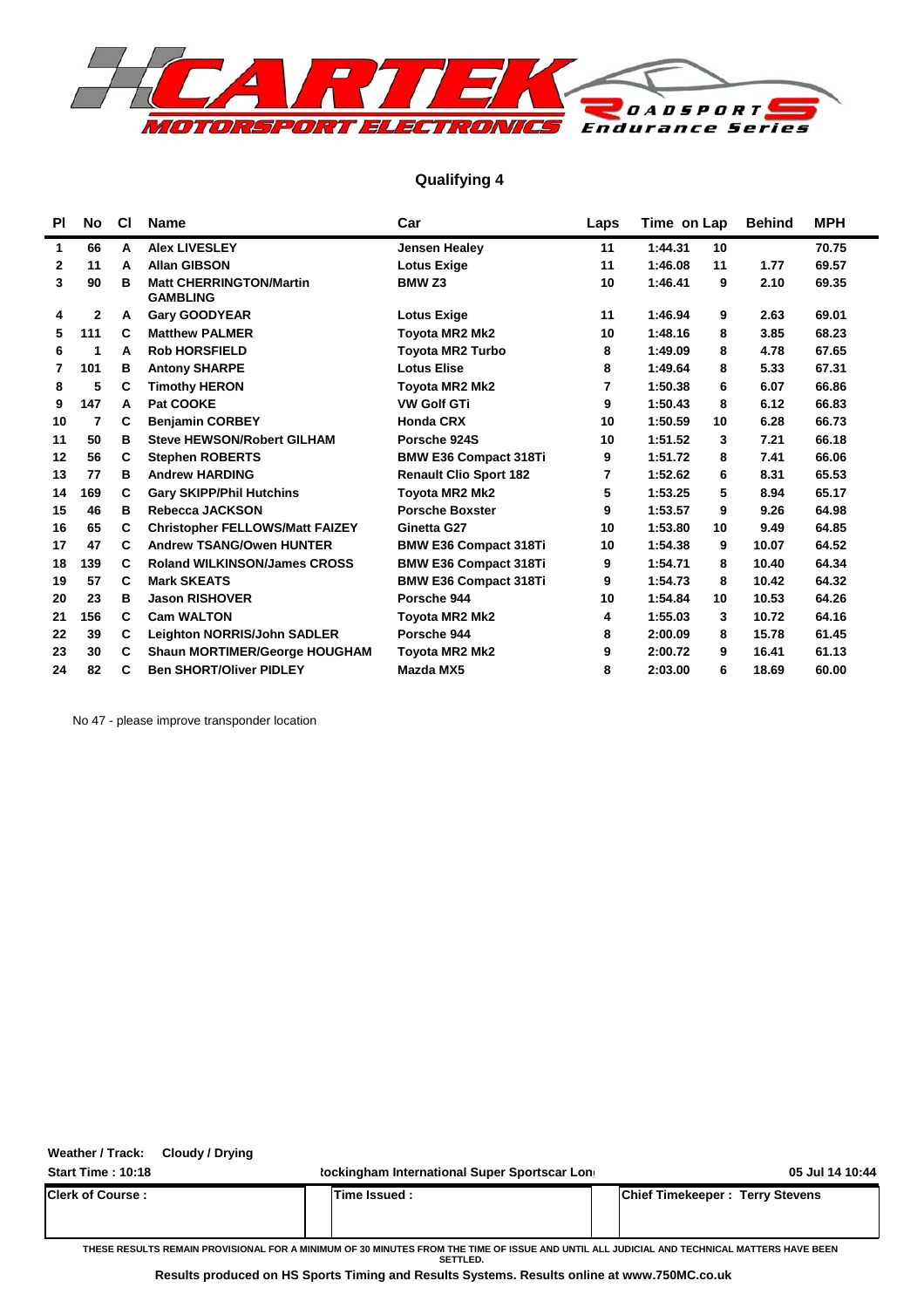## **Cartek Roadsports Endurance Series**

## **LAP TIMES - Qualifying 4**

| $\mathbf 1$    | <b>Rob HORSFIELD</b><br>$1 \qquad 2 \qquad 3 \qquad 4 \qquad 5 \qquad 6 \qquad 7$ |                                                                                                                        |                           |                           |                                                                        |                                              |                                 |                         |                                             |                                     |                                        |  |  |  |
|----------------|-----------------------------------------------------------------------------------|------------------------------------------------------------------------------------------------------------------------|---------------------------|---------------------------|------------------------------------------------------------------------|----------------------------------------------|---------------------------------|-------------------------|---------------------------------------------|-------------------------------------|----------------------------------------|--|--|--|
|                | Lap<br>$1 \quad \Box$                                                             | 2:42.51                                                                                                                | 2:23.02                   |                           | 5:48.02  1:56.63  1:56.18                                              |                                              |                                 | 1:49.18  1:49.18        | $\overline{\mathbf{8}}$<br>1:49.09          | 9                                   | 10 <sub>1</sub>                        |  |  |  |
| $\overline{2}$ |                                                                                   | <b>Gary GOODYEAR</b>                                                                                                   |                           |                           |                                                                        |                                              |                                 |                         |                                             |                                     |                                        |  |  |  |
|                | Lap                                                                               | $\sim$ 1<br>1 2:13.63<br>11  1:46.95                                                                                   | $2^{\circ}$               | $\overline{\mathbf{3}}$   | 1:56.44  1:53.51  1:52.13  1:49.83                                     |                                              | 4 5 6 7                         |                         | 8 <sub>1</sub><br>1:47.71  1:49.01  1:48.92 | $9^{\circ}$<br>1:46.94              | $\overline{10}$<br>1:54.39             |  |  |  |
| 5              |                                                                                   | <b>Timothy HERON</b>                                                                                                   |                           |                           |                                                                        |                                              |                                 |                         |                                             |                                     |                                        |  |  |  |
|                |                                                                                   | Lap 1 2 3 4<br>1 8:30.77  1:53.31  1:51.95  1:51.38  1:51.05                                                           |                           |                           |                                                                        |                                              | $5 \t\t 6 \t\t 7$               | 1:50.38  1:51.36        | 8                                           | $\overline{9}$                      | 10                                     |  |  |  |
| $\overline{7}$ |                                                                                   | <b>Benjamin CORBEY</b>                                                                                                 |                           |                           |                                                                        |                                              |                                 |                         |                                             |                                     |                                        |  |  |  |
|                | $1 \quad \Box$                                                                    | Lap $1$ 2<br>2:21.54                                                                                                   |                           | $\overline{\mathbf{3}}$   | $\overline{4}$<br>2:00.95  1:59.46  1:58.82  2:07.24  1:53.71  1:53.80 |                                              | $5 \t\t 6 \t\t 7$               |                         | $8 -$<br>1:52.15                            | $\overline{\phantom{a}}$<br>1:53.39 | $\blacksquare$ 10<br>1:50.59           |  |  |  |
| 11             |                                                                                   | <b>Allan GIBSON</b>                                                                                                    |                           |                           |                                                                        |                                              |                                 |                         |                                             |                                     |                                        |  |  |  |
|                |                                                                                   | Lap 1<br>1 2:09.39<br>11  1:46.08                                                                                      | $2^{\circ}$               | $\overline{\mathbf{3}}$   | 2:01.48  1:54.31  1:49.53  1:49.16                                     |                                              | 4 5 6 7                         |                         | $8 -$<br>1:49.06                            | $\overline{9}$<br>1:48.03           | $\overline{\phantom{0}}$ 10<br>1:46.47 |  |  |  |
| 23             |                                                                                   | <b>Jason RISHOVER</b>                                                                                                  |                           |                           |                                                                        |                                              |                                 |                         |                                             |                                     |                                        |  |  |  |
|                |                                                                                   | Lap 1<br>1 2:20.88                                                                                                     | 2:09.02                   | 2:03.15                   | $2 \qquad 3 \qquad 4 \qquad 5 \qquad 6 \qquad 7$<br>2:09.19            | 2:09.88                                      |                                 | 2:02.03  1:56.62        | 8<br>1:55.23                                | 9<br>1:54.87                        | $\blacksquare$ 10<br>1:54.84           |  |  |  |
| 30             |                                                                                   | <b>Shaun MORTIMER</b>                                                                                                  |                           |                           |                                                                        |                                              |                                 |                         |                                             |                                     |                                        |  |  |  |
|                | $1 \quad \blacksquare$                                                            | $Lap$ 1<br>2:27.25                                                                                                     | 2 <sup>7</sup><br>2:11.30 | 3 <sup>7</sup><br>2:08.10 | 2:03.54                                                                | $\overline{4}$ and $\overline{4}$<br>2:05.50 | $5^{\circ}$<br>$6 -$<br>2:07.55 | $\mathbf{7}$<br>3:13.10 | 8<br>2:03.39                                | $9^{\circ}$<br>2:00.72              | 10 <sub>1</sub>                        |  |  |  |
| 39             |                                                                                   | <b>Leighton NORRIS</b>                                                                                                 |                           |                           |                                                                        |                                              |                                 |                         |                                             |                                     |                                        |  |  |  |
|                |                                                                                   | Lap 1<br>1 2:31.91                                                                                                     | $2^{\circ}$<br>3:01.65    | 3 <sup>7</sup><br>2:29.94 | $\overline{4}$<br>2:09.94                                              | $5 -$<br>2:11.63                             | $6 -$<br>4:21.27                | $\mathbf{7}$<br>2:07.27 | 8<br>2:00.09                                | $9^{\circ}$                         | 10 <sub>1</sub>                        |  |  |  |
| 46             |                                                                                   | <b>Rebecca JACKSON</b>                                                                                                 |                           |                           |                                                                        |                                              |                                 |                         |                                             |                                     |                                        |  |  |  |
|                |                                                                                   | Lap 1 2 3 4 5 6 7 8 9<br>1   2:19.54   2:06.02   2:05.57   2:07.94   3:27.90   1:57.94   1:56.95   1:53.90   1:53.57   |                           |                           |                                                                        |                                              |                                 |                         |                                             |                                     | 10 <sub>1</sub>                        |  |  |  |
| 47             |                                                                                   | <b>Andrew TSANG</b>                                                                                                    |                           |                           |                                                                        |                                              |                                 |                         |                                             |                                     |                                        |  |  |  |
|                |                                                                                   | Lap 1 2 3 4 5 6 7 8 9 10<br>1 2:10.93 1:59.73 1:58.07 1:56.46 2:49.26 2:15.18 1:56.02 1:54.40 1:54.38 1:54.63          |                           |                           |                                                                        |                                              |                                 |                         |                                             |                                     |                                        |  |  |  |
| 50             |                                                                                   | <b>Steve HEWSON</b>                                                                                                    |                           |                           |                                                                        |                                              |                                 |                         |                                             |                                     |                                        |  |  |  |
|                |                                                                                   | Lap 1 2 3 4 5 6 7 8 9 10<br>1 2:16.13  1:56.69  1:51.52  1:51.88  1:51.72  1:54.87  3:20.90  1:54.62  1:55.41  1:52.22 |                           |                           |                                                                        |                                              |                                 |                         |                                             |                                     |                                        |  |  |  |
| 56             |                                                                                   | <b>Stephen ROBERTS</b>                                                                                                 |                           |                           |                                                                        |                                              |                                 |                         |                                             |                                     |                                        |  |  |  |
|                | $1 \quad \Box$                                                                    | Lap 1 2 3 4 5 6 7 8 9                                                                                                  |                           |                           | 2:13.65  2:01.61  1:58.27  1:54.56  2:05.26  5:01.39  1:54.11  1:51.72 |                                              |                                 |                         |                                             | 2:05.47                             | 10                                     |  |  |  |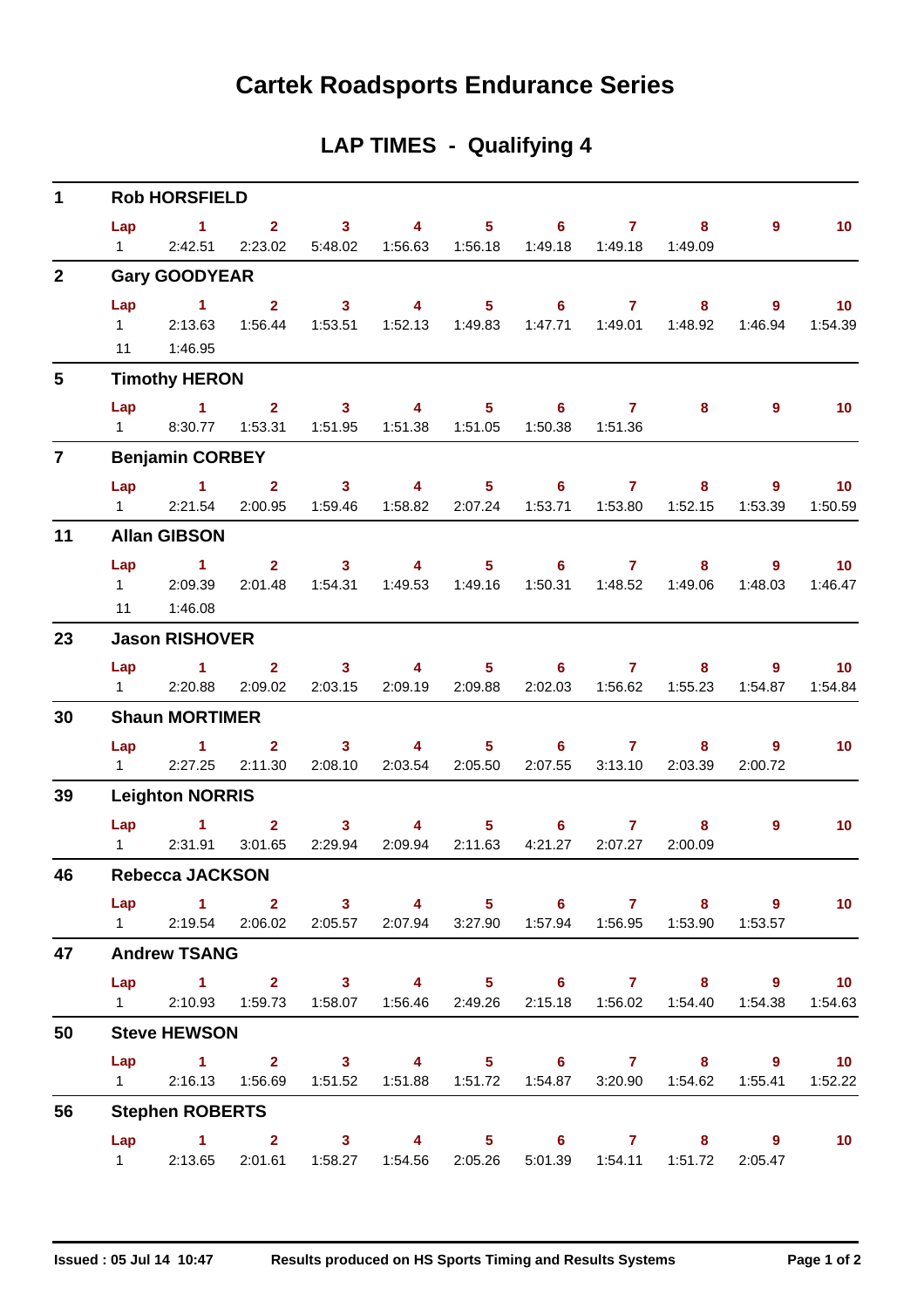| 57  |                        | <b>Mark SKEATS</b>                                                                 |                                              |                                 |                  |                                                           |                           |                            |                   |
|-----|------------------------|------------------------------------------------------------------------------------|----------------------------------------------|---------------------------------|------------------|-----------------------------------------------------------|---------------------------|----------------------------|-------------------|
|     | Lap                    | $\sim$ 1                                                                           |                                              |                                 |                  | $2 \qquad 3 \qquad 4 \qquad 5 \qquad 6 \qquad 7$          |                           | $8 - 1$<br>9               | 10 <sub>1</sub>   |
|     | $1 \quad \Box$         | 2:30.52                                                                            |                                              | 2:07.71 2:02.22 2:00.84 1:57.22 |                  |                                                           | 2:37.20 2:07.31 1:54.73   | 2:17.24                    |                   |
| 65  |                        | <b>Christopher FELLOWS</b>                                                         |                                              |                                 |                  |                                                           |                           |                            |                   |
|     | Lap                    | $\overline{1}$ $\overline{2}$                                                      |                                              | $\overline{\mathbf{3}}$         |                  | 4 5 6 7                                                   | $\overline{\mathbf{8}}$   | $\overline{\phantom{a}}$ 9 | $\blacksquare$ 10 |
|     | $1 \quad \Box$         | 2:28.63                                                                            | 2:00.99                                      | 1:58.10                         | 1:58.46  1:56.95 |                                                           | 2:00.82  1:56.09  1:55.99 | 1:55.32                    | 1:53.80           |
| 66  |                        | <b>Alex LIVESLEY</b>                                                               |                                              |                                 |                  |                                                           |                           |                            |                   |
|     | Lap                    | $\sim$ $\sim$ $\sim$ $\sim$ $\sim$ $\sim$                                          |                                              |                                 |                  | $2 \qquad 3 \qquad 4 \qquad 5 \qquad 6 \qquad 7$          | $8 -$                     |                            | $9 \t 10$         |
|     |                        | 1 2:16.13 1:59.38 1:50.87 1:47.71 1:46.59 1:46.38 1:46.96 1:45.21                  |                                              |                                 |                  |                                                           |                           |                            | 1:46.38  1:44.31  |
|     |                        | 11   1:45.37                                                                       |                                              |                                 |                  |                                                           |                           |                            |                   |
| 77  |                        | <b>Andrew HARDING</b>                                                              |                                              |                                 |                  |                                                           |                           |                            |                   |
|     |                        | Lap 1 2 3 4 5 6 7                                                                  |                                              |                                 |                  |                                                           | 8                         | 9                          | 10                |
|     |                        | 1 2:30.08 2:02.32 1:58.10 1:59.83 2:00.68 1:52.62 1:53.99                          |                                              |                                 |                  |                                                           |                           |                            |                   |
| 82  |                        | <b>Ben SHORT</b>                                                                   |                                              |                                 |                  |                                                           |                           |                            |                   |
|     |                        | Lap 1                                                                              |                                              |                                 |                  | $2 \qquad 3 \qquad 4 \qquad 5 \qquad 6 \qquad 7 \qquad 8$ |                           | $9^{\circ}$                | 10 <sub>1</sub>   |
|     | $1 \quad \Box$         | 2:26.03                                                                            | 2:16.76                                      |                                 |                  | 2:07.13 2:03.96 2:03.28 2:03.00 2:11.78 2:53.34           |                           |                            |                   |
| 90  |                        | <b>Matt CHERRINGTON</b>                                                            |                                              |                                 |                  |                                                           |                           |                            |                   |
|     |                        | $Lap$ 1                                                                            | $\mathbf{2}$                                 |                                 |                  | $3 \qquad 4 \qquad 5 \qquad 6 \qquad 7$                   | 8                         | 9                          | 10 <sup>1</sup>   |
|     |                        | 1 2:12.48 1:56.18 1:49.42 1:50.62 1:47.16 1:54.16 3:22.52 1:47.86                  |                                              |                                 |                  |                                                           |                           | 1:46.41                    | 1:47.27           |
| 101 |                        | <b>Antony SHARPE</b>                                                               |                                              |                                 |                  |                                                           |                           |                            |                   |
|     |                        | Lap 1                                                                              |                                              | $\overline{\mathbf{2}}$         |                  | $3 \qquad 4 \qquad 5 \qquad 6 \qquad 7$                   | 8                         | $9^{\circ}$                | $\overline{10}$   |
|     |                        | 1 2:25.04 1:57.06 1:56.03 1:56.84 2:09.31 3:39.57 1:53.48 1:49.64                  |                                              |                                 |                  |                                                           |                           |                            |                   |
| 111 |                        | <b>Matthew PALMER</b>                                                              |                                              |                                 |                  |                                                           |                           |                            |                   |
|     |                        | Lap 1 2 3 4 5 6 7                                                                  |                                              |                                 |                  |                                                           | 8.                        |                            | $9 \t 10$         |
|     |                        | 1 2:14.11                                                                          | 1:55.03                                      |                                 |                  | 1:52.61  1:50.03  4:10.94  1:59.69  1:49.10               | 1:48.16                   | 1:50.06                    | 1:48.22           |
| 139 |                        | <b>Roland WILKINSON</b>                                                            |                                              |                                 |                  |                                                           |                           |                            |                   |
|     |                        | $Lap$ 1 2                                                                          |                                              |                                 |                  |                                                           |                           | 3 4 5 6 7 8 9 10           |                   |
|     |                        | 1  2:14.67  1:57.11  2:01.38  3:20.53  1:57.81  1:56.75  1:57.24  1:54.71  1:55.88 |                                              |                                 |                  |                                                           |                           |                            |                   |
| 147 |                        | Pat COOKE                                                                          |                                              |                                 |                  |                                                           |                           |                            |                   |
|     |                        | Lap 1 2 3 4 5 6 7 8 9                                                              |                                              |                                 |                  |                                                           |                           |                            | 10                |
|     |                        | 1 2:22.67                                                                          |                                              |                                 |                  | 2:04.63 2:02.42 2:01.95 4:15.30 2:49.83 1:52.97 1:50.43   |                           | 1:52.29                    |                   |
| 156 |                        | <b>Cam WALTON</b>                                                                  |                                              |                                 |                  |                                                           |                           |                            |                   |
|     |                        | Lap 1 2 3 4                                                                        |                                              |                                 |                  | $5 - 5$                                                   | $6$ $7$ $8$               | 9                          | 10 <sub>1</sub>   |
|     |                        | 1 2:12.60                                                                          |                                              | 2:01.02  1:55.03  2:02.69       |                  |                                                           |                           |                            |                   |
| 169 |                        | <b>Gary SKIPP</b>                                                                  |                                              |                                 |                  |                                                           |                           |                            |                   |
|     |                        | Lap 1 2 3 4 5                                                                      |                                              |                                 |                  |                                                           | 6 7 8                     | 9                          | 10 <sub>1</sub>   |
|     | $1 \quad \blacksquare$ |                                                                                    | 11:11.00  1:55.72  1:53.40  2:00.98  1:53.25 |                                 |                  |                                                           |                           |                            |                   |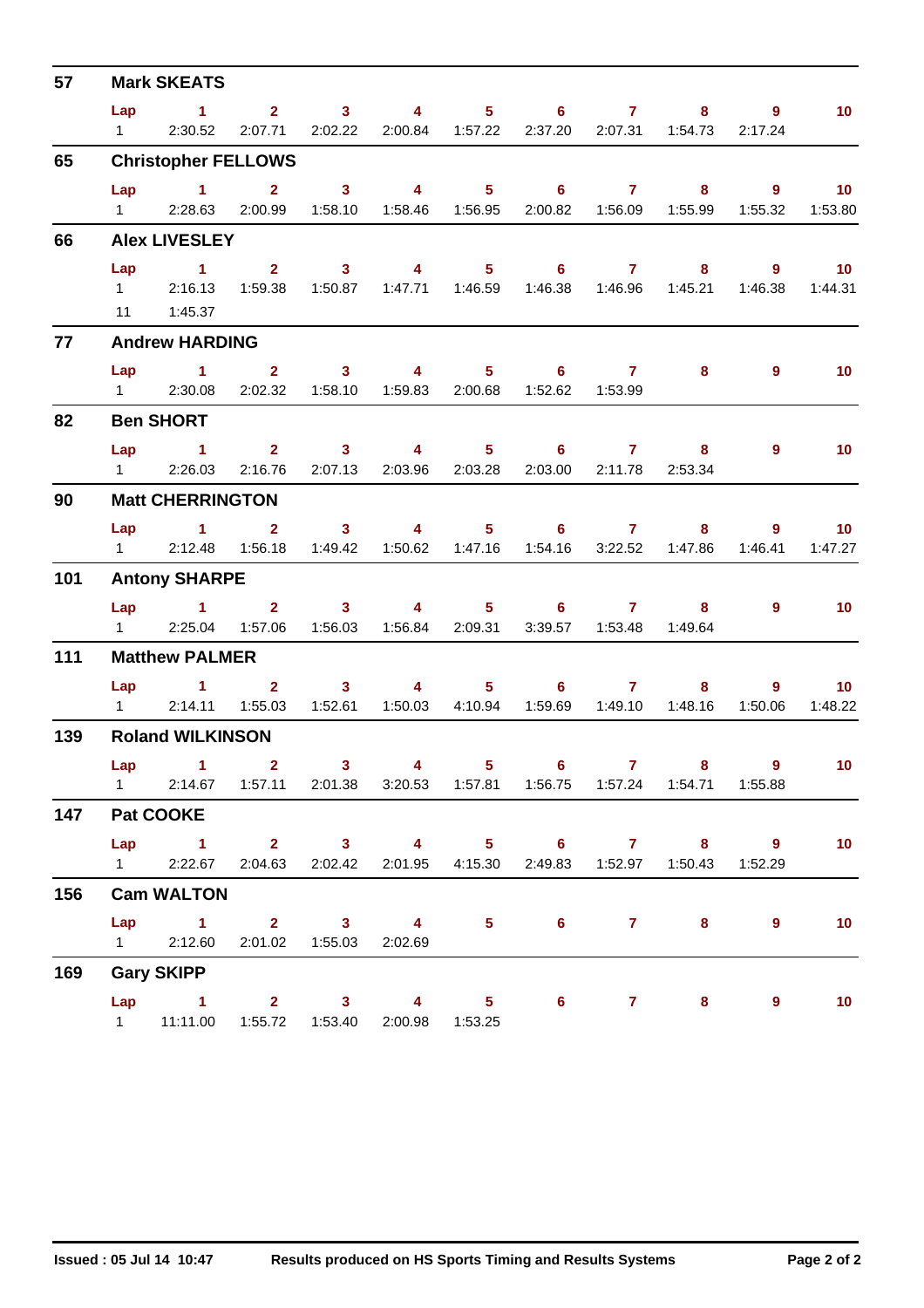### $\overline{\mathsf{R}}$ E. GRII

**Race 4**

### **Cartek Roadsports Endurance Series**

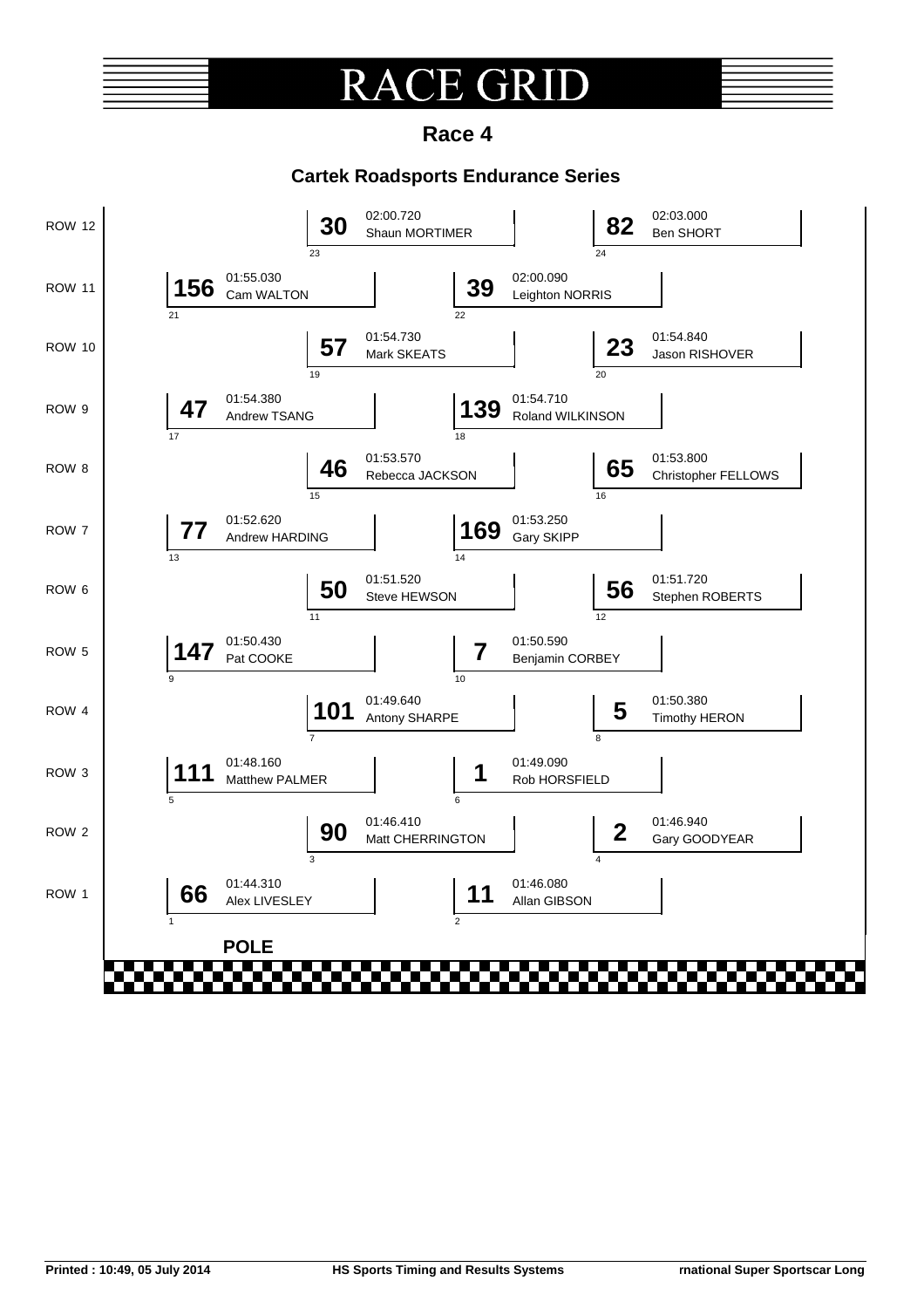

### **Provisional Results - Race 4 (Amended)**

| PI           | <b>No</b>               | <b>CI</b> | <b>Name</b>                                       | Car                           | Laps | <b>Time</b> | Behind     | <b>MPH</b> | Best Lap on MPH |              |       |
|--------------|-------------------------|-----------|---------------------------------------------------|-------------------------------|------|-------------|------------|------------|-----------------|--------------|-------|
| $\mathbf{1}$ | 101                     | A         | <b>Antony SHARPE</b>                              | <b>Lotus Elise</b>            | 24   | 45:41.55    |            |            | 64.61 1:45.37   | 23           | 70.04 |
| 2            | $\overline{\mathbf{2}}$ | A         | <b>Gary GOODYEAR</b>                              | <b>Lotus Exige</b>            | 24   | 46:10.27    | 28.72      |            | 63.94 1:42.57   | 11           | 71.95 |
| 3            | 90                      | B         | <b>Matt CHERRINGTON/Martin</b><br><b>GAMBLING</b> | BMW <sub>Z3</sub>             | 24   | 46:36.81    | 55.26      |            | 63.33 1:44.08   | 10           | 70.91 |
| 4            | 50                      | B         | <b>Steve HEWSON/Robert</b><br><b>GILHAM</b>       | Porsche 924S                  | 24   | 47:11.60    | 1:30.05    |            | 62.55 1:46.45   | 21           | 69.33 |
| 5            | 65                      | C         | <b>Christopher FELLOWS/Matt</b><br><b>FAIZEY</b>  | Ginetta G27                   | 24   | 47:13.19    | 1:31.64    |            | 62.52 1:47.72   | 22           | 68.51 |
| 6            | 77                      | в         | <b>Andrew HARDING</b>                             | <b>Renault Clio Sport 182</b> | 23   | 45:46.70    | 1 Lap      |            | 61.80 1:49.88   | 17           | 67.16 |
| 7            | 147                     | A         | Pat COOKE                                         | <b>VW Golf GTi</b>            | 23   | 46:01.90    | 1 Lap      |            | 61.46 1:48.29   | 13           | 68.15 |
| 8            | $\overline{7}$          | C         | <b>Benjamin CORBEY</b>                            | <b>Honda CRX</b>              | 23   | 46:07.51    | 1 Lap      |            | 61.33 1:49.54   | 20           | 67.37 |
| 9            | 139                     | C         | <b>Roland WILKINSON/James</b><br><b>CROSS</b>     | <b>BMW E36 Compact 318Ti</b>  | 23   | 46:31.12    | 1 Lap      |            | 60.81 1:51.06   | 3            | 66.45 |
| 10           | 66                      | A         | <b>Alex LIVESLEY</b>                              | <b>Jensen Healey</b>          | 23   | 46:42.50    | 1 Lap      |            | 60.57 1:42.37   | 11           | 72.09 |
| 11           | 47                      | C         | <b>Andrew TSANG/Owen</b><br><b>HUNTER</b>         | <b>BMW E36 Compact 318Ti</b>  | 23   | 47:10.79    | 1 Lap      |            | 59.96 1:52.07   | $\mathbf{2}$ | 65.85 |
| 12           | 82                      | C         | <b>Ben SHORT/Oliver PIDLEY</b>                    | Mazda MX5                     | 23   | 47:17.75    | 1 Lap      |            | 59.81 1:52.96   | 19           | 65.33 |
| 13           | 30                      | C         | <b>Shaun MORTIMER/George</b><br><b>HOUGHAM</b>    | Toyota MR2 Mk2                | 23   | 47:22.84    | 1 Lap      |            | 59.71 1:52.01   | 6            | 65.89 |
| 14           | 39                      | C         | Leighton NORRIS/John<br><b>SADLER</b>             | Porsche 944                   | 22   | 45:43.03    | 2 Laps     |            | 59.19 1:51.21   | 21           | 66.36 |
| 15           | 23                      | в         | <b>Jason RISHOVER</b>                             | Porsche 944                   | 22   | 46:04.77    | 2 Laps     |            | 58.72 1:50.07   | 17           | 67.05 |
| 16           | 57                      | C         | <b>Mark SKEATS</b>                                | <b>BMW E36 Compact 318Ti</b>  | 22   | 47:32.91    | 2 Laps     |            | 56.91 1:52.84   | 12           | 65.40 |
| 17           | 111                     | C         | <b>Matthew PALMER</b>                             | <b>Toyota MR2 Mk2</b>         | 21   | 46:57.96    | 3 Laps     |            | 55.00 1:47.35   | 4            | 68.75 |
| 18           | 169                     | C         | <b>Gary SKIPP/Phil Hutchins</b>                   | <b>Toyota MR2 Mk2</b>         | 14   | 47:27.71    | 10 Laps    |            | 36.28 1:48.58   | 4            | 67.97 |
|              | <b>Not-Classified</b>   |           |                                                   |                               |      |             |            |            |                 |              |       |
|              | 1                       | A         | <b>Rob HORSFIELD</b>                              | <b>Toyota MR2 Turbo</b>       | 20   | 39:19.53    | <b>DNF</b> |            | 62.55 1:43.24   | $\bf{0}$     | 71.48 |
|              | 56                      | C         | <b>Stephen ROBERTS</b>                            | <b>BMW E36 Compact 318Ti</b>  | 16   | 38:24.93    | <b>DNF</b> |            | 51.23 1:50.35   | 11           | 66.88 |
|              | 156                     | C         | <b>Cam WALTON</b>                                 | Toyota MR2 Mk2                | 14   | 47:28.05    | <b>NCF</b> |            | 36.28 1:49.03   | 8            | 67.69 |
|              | 5                       | C         | <b>Timothy HERON</b>                              | <b>Toyota MR2 Mk2</b>         | 10   | 22:49.19    | <b>DNF</b> |            | 53.90 1:49.00   | 5            | 67.71 |
|              | 11                      | A         | <b>Allan GIBSON</b>                               | <b>Lotus Exige</b>            | 8    | 15:31.00    | <b>DNF</b> |            | 63.42 1:44.04   | 5            | 70.93 |
|              | 46                      | В         | <b>Rebecca JACKSON</b>                            | <b>Porsche Boxster</b>        | 5    | 9:06.27     | <b>DNF</b> |            | 67.55 1:45.96   | 4            | 69.65 |
|              | <b>Fastest Lap</b>      |           |                                                   |                               |      |             |            |            |                 |              |       |
|              | 66                      | A         | <b>Alex LIVESLEY</b>                              | <b>Jensen Healey</b>          |      |             |            |            | 1:42.37         | 11           | 72.09 |
|              | 90                      | B         | <b>Matt CHERRINGTON/Martin</b><br><b>GAMBLING</b> | BMW <sub>Z3</sub>             |      |             |            |            | 1:44.08         | 10           | 70.91 |
|              | 111                     | C         | <b>Matthew PALMER</b>                             | Toyota MR2 Mk2                |      |             |            |            | 1:47.35         | 4            | 68.75 |

No 101 moved to class A following post-race checks

**Weather / Track:** Cloudy / Dry

**Start Time : 13:38 ockingham International Super Sportscar Lon 05 Jul 14 16:33 Clerk of Course : Time Issued : Chief Timekeeper : Terry Stevens THESE RESULTS REMAIN PROVISIONAL FOR A MINIMUM OF 30 MINUTES FROM THE TIME OF ISSUE AND UNTIL ALL JUDICIAL AND TECHNICAL MATTERS HAVE BEEN SETTLED.**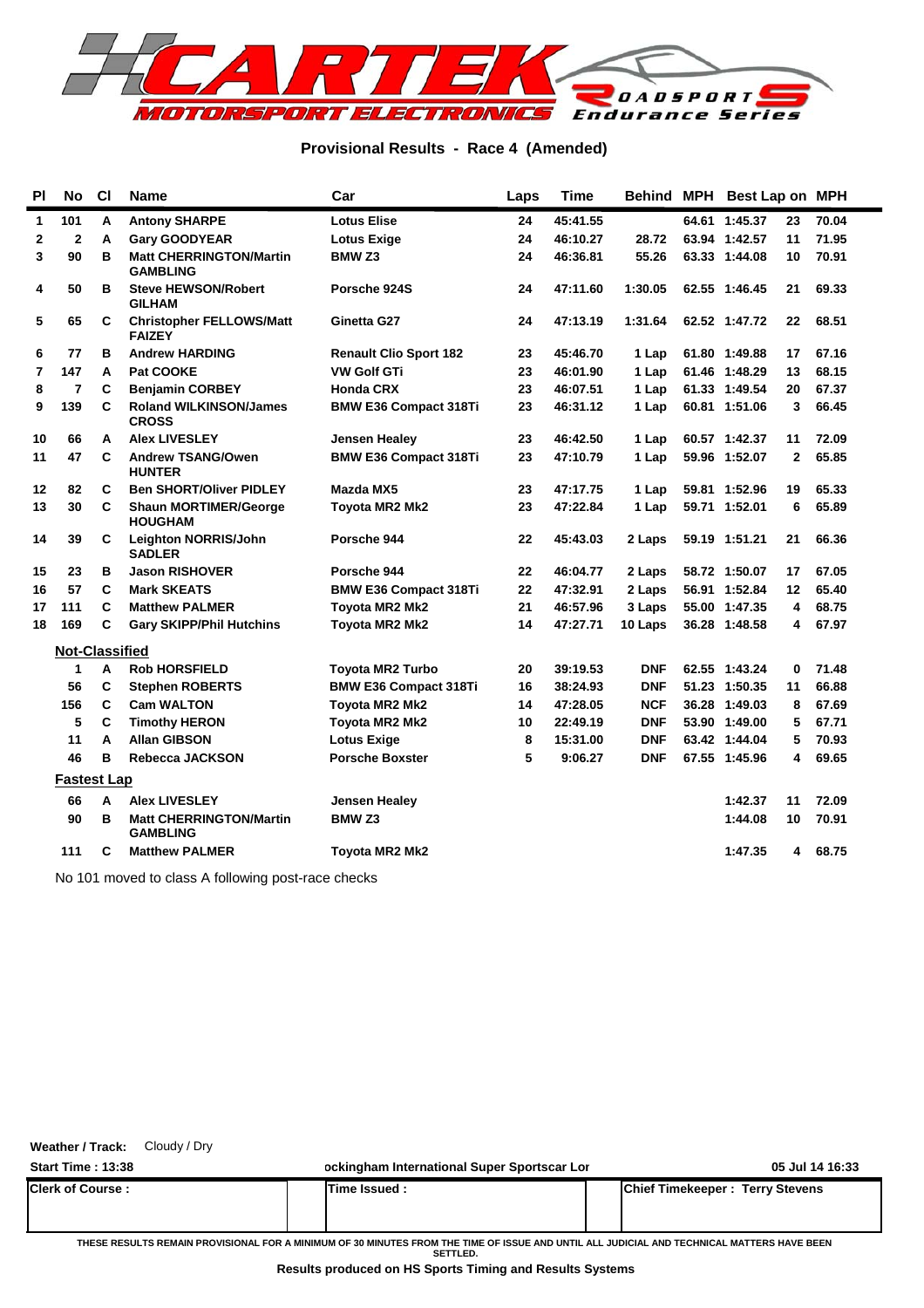# Lap Chart Cartek Roadsports Endurance Series - Race 4

|     | Lap 1       |                 | Lap2        |    | Lap <sub>3</sub> |              | Lap 4       |              | Lap <sub>5</sub> |     | Lap6         |              | Lap 7        |     | Lap <sub>8</sub> |              | Lap <sub>9</sub> |     | Lap <sub>10</sub> |
|-----|-------------|-----------------|-------------|----|------------------|--------------|-------------|--------------|------------------|-----|--------------|--------------|--------------|-----|------------------|--------------|------------------|-----|-------------------|
| No. | Time        | No              | Time        | No | Time             | No.          | Time        | No.          | Time             | No. | Time         | No           | Time         | No. | Time             | No.          | Time             | No. | Time              |
|     | 2 1:52.61   |                 | 2 3:36.66   | 2  | 5:20.51          | $\mathbf{2}$ | 7:07.24     | $\mathbf{2}$ | 8:52.17          |     | 2 10:37.37   |              | 2 12:22.47   |     | 101 15:25.34     | $\mathbf{2}$ | 18:28.17         |     | 2 20:10.98        |
|     | 66 1:55.32  |                 | 3:42.83     |    | 5:29.11          |              | 7:15.19     | 1.           | 8:59.43          |     | 1 10:42.94   | $\mathbf{1}$ | 12:27.19     |     | 2 15:26.82       |              | 18:29.33         |     | 66 20:13.96       |
|     | 101 1:57.96 |                 | 66 3:43.57  | 66 | 5:29.22          | 66           | 7:15.76     |              | 66 8:59.97       |     | 66 10:44.33  |              | 66 12:28.13  |     | 15:29.08         |              | 66 18:30.34      |     | 90 20:15.81       |
|     | 46 1:58.89  |                 | 101 3:46.15 |    | 101 5:32.81      | 46           | 7:19.54     |              | 46 9:06.27       |     | 101 10:55.85 |              | 101 12:44.27 |     | 66 15:29.96      |              | 90 18:31.73      |     | 111 20:21.03      |
|     | 111 1:59.17 |                 | 46 3:46.81  |    | 46 5:33.58       | 101          | 7:20.30     |              | 101 9:06.50      |     | 11 11:00.23  |              | 11 12:46.97  |     | 11 15:31.00      |              | 111 18:32.91     |     | 1 20:23.77        |
|     | 5 1:59.96   |                 | 111 3:48.08 |    | 111 5:35.98      |              | 111 7:23.33 |              | 111 9:11.15      |     | 111 11:03.00 |              | 90 12:51.93  |     | 90 15:32.47      | 5.           | 18:34.83         |     | 77 20:26.49       |
|     | 50 2:00.92  |                 | 50 3:50.65  |    | 50 5:39.48       | 11           | 7:28.37     |              | 11 9:12.41       |     | 90 11:04.86  |              | 111 12:54.41 |     | 111 15:33.23     |              | 77 18:36.24      |     | 147 20:40.69      |
|     | 77 2:03.04  |                 | 5 3:51.56   | 5. | 5:40.91          | 50           | 7:28.37     |              | 50 9:17.10       |     | 50 11:06.57  |              | 50 12:55.85  |     | 50 15:34.25      |              | 147 18:38.03     |     | 139 20:42.26      |
|     | 169 2:03.44 |                 | 147 3:54.32 |    | 11 5:42.62       | 5.           | 7:30.29     | 5.           | 9:19.29          |     | 5 11:08.73   |              | 5 12:58.49   |     | 5 15:35.53       |              | 169 18:39.57     |     | 101 20:43.26      |
|     | 147 2:03.51 |                 | 11 3:54.62  |    | 147 5:45.44      | 90           | 7:34.92     |              | 90 9:19.43       |     | 77 11:18.83  |              | 77 13:10.99  |     | 77 15:37.75      |              | 47 18:43.85      |     | 82 20:48.56       |
|     | 11 2:03.79  |                 | 77 3:56.24  |    | 77 5:46.72       |              | 77 7:37.23  |              | 77 9:27.23       |     | 147 11:24.06 |              | 147 13:17.37 |     | 147 15:39.33     |              | 139 18:45.37     |     | 30 21:03.42       |
|     | 139 2:05.13 |                 | 139 3:56.90 |    | 139 5:47.96      |              | 139 7:39.32 |              | 147 9:31.70      |     | 7 11:25.93   |              | 65 13:21.61  |     | 65 15:40.55      |              | 30 18:47.41      |     | 56 21:05.66 *2    |
|     | 7 2:05.91   |                 | 47 3:57.73  |    | 90 5:49.22       |              | 147 7:39.79 |              | 169 9:33.80      |     | 65 11:26.13  |              | 169 13:22.12 |     | 169 15:40.98     |              | 50 18:47.56      |     |                   |
|     | 23 2:05.92  |                 | 169 3:58.06 |    | 169 5:50.29      | 169          | 7:42.12     | 7            | 9:34.45          |     | 169 11:26.92 |              | 7 13:23.08   |     | 7 15:41.90       |              | 65 18:48.56      |     |                   |
|     | 39 2:07.82  |                 | 23 3:59.06  | 47 | 5:50.51          | 65           | 7:42.32     | 65           | 9:34.79          |     | 23 11:27.19  |              | 23 13:24.17  |     | 23 15:42.70      |              | 82 18:50.81      |     |                   |
|     | 65 2:07.83  | $\overline{7}$  | 3:59.06     | 65 | 5:50.81          | 47           | 7:43.30     | 23           | 9:35.51          |     | 47 11:28.78  |              | 47 13:25.13  |     | 47 15:43.72      |              | 57 18:52.21      |     |                   |
|     | 30 2:09.77  |                 | 65 3:59.79  |    | 5:51.71          | 23           | 7:43.51     |              | 47 9:35.77       |     | 139 11:35.06 |              | 139 13:36.42 |     | 139 15:53.62     |              | 101 18:53.64     |     |                   |
|     | 57 2:09.82  |                 | 90 4:01.58  | 23 | 5:51.98          | 7            | 7:43.58     |              | 139 9:43.30      |     | 30 11:36.11  |              | 30 13:39.40  |     | 30 15:56.27      |              | 39 18:55.06      |     |                   |
|     | 82 2:10.93  |                 | 39 4:03.70  | 30 | 5:56.17          | 30           | 7:50.11     |              | 30 9:44.10       |     | 39 11:37.43  |              | 39 13:40.41  |     | 39 15:57.10      |              | 7 20:04.92       |     |                   |
|     | 90 2:15.56  | 30 <sup>°</sup> | 4:03.91     | 39 | 5:58.78          | 39           | 7:52.63     | 39           | 9:45.25          |     | 56 11:39.81  |              | 82 13:42.03  |     | 82 15:57.32      |              |                  |     |                   |
|     |             | 57              | 4:05.09     | 57 | 5:59.76          | 57           | 7:53.82     |              | 57 9:47.43       |     | 82 11:48.07  |              | 56 13:50.60  |     | 57 16:06.95      |              |                  |     |                   |
|     |             | 82              | 4:07.51     |    | 82 6:02.79       | 56           | 7:58.69     |              | 56 9:49.36       |     | 57 11:50.82  |              | 57 13:58.29  |     |                  |              |                  |     |                   |
|     |             |                 | 56 4:16.99  | 56 | 6:07.42          | 82           | 8:01.10     |              | 82 9:54.44       |     |              |              |              |     |                  |              |                  |     |                   |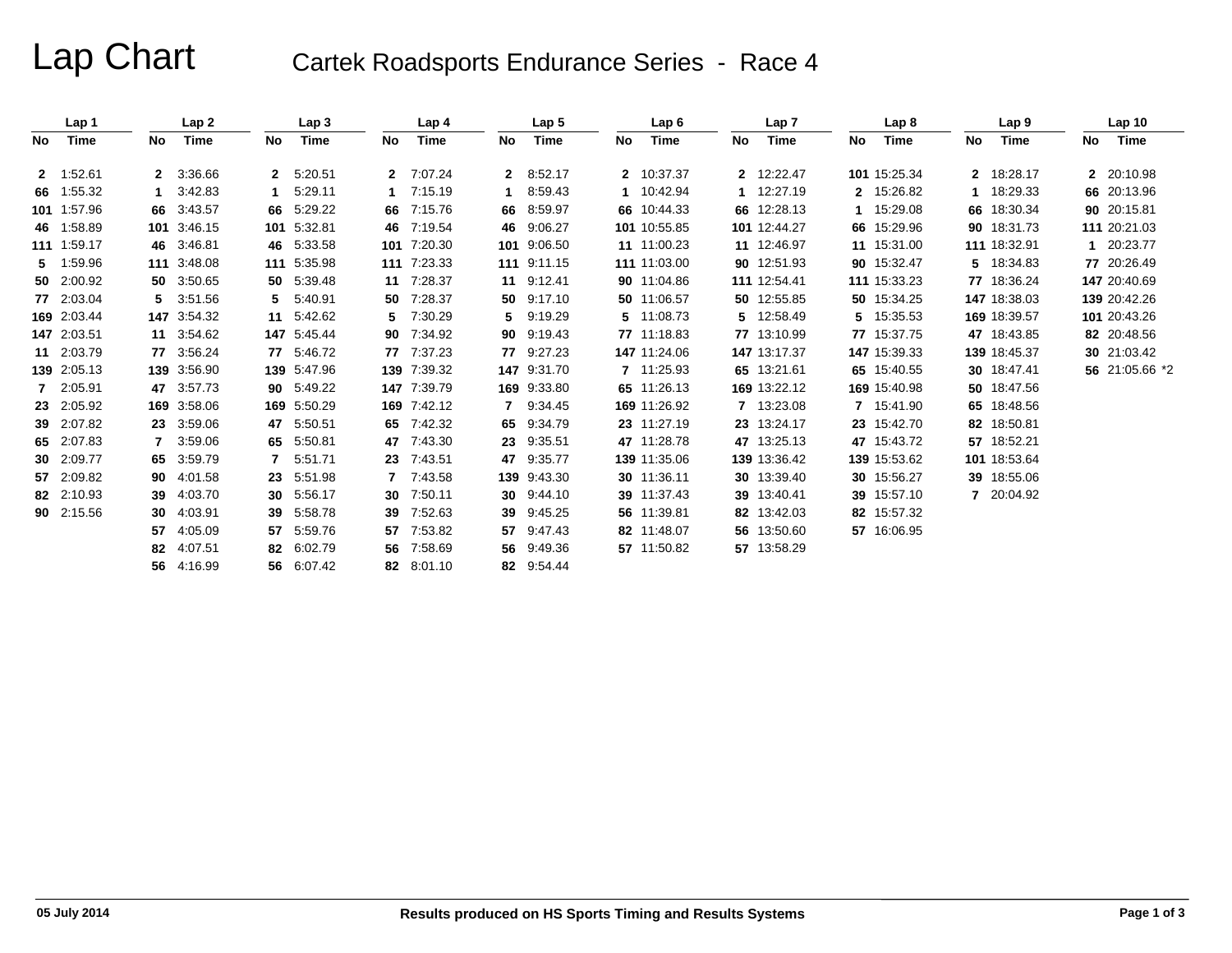## Lap Chart Cartek Roadsports Endurance Series - Race 4

| Lap 11           |    | Lap 12          |    | Lap <sub>13</sub> |    | Lap 14           |              | Lap 15           |    | Lap 16           |    | Lap 17           |    | Lap 18           |             | Lap 19           |    | Lap20            |
|------------------|----|-----------------|----|-------------------|----|------------------|--------------|------------------|----|------------------|----|------------------|----|------------------|-------------|------------------|----|------------------|
| No Time          | No | Time            | No | Time              | No | Time             | No           | Time             | No | Time             | No | Time             | No | Time             | No          | Time             | No | Time             |
| 2 21:53.55       |    | 66 23:39.38     |    | 66 25:22.07       |    | 66 27:12.66      |              | 101 29:44.61     |    | 101 31:31.48     |    | 101 33:17.34     |    | 101 35:04.63     |             | 101 36:51.07     |    | 101 38:37.77     |
| 65 21:53.93 *1   |    | 65 23:42.92 *1  |    | 156 25:24.91 *11  |    | 169 27:20.04 *1  |              | 77 29:49.99      |    | 47 31:51.78 *1   |    | 47 33:44.33 *1   |    | 7 35:08.03 *1    |             | 7 36:58.00 *1    |    | 23 38:42.47 *2   |
| 23 21:55.76 *2   |    | 2 23:43.00      |    | 1 25:27.87 *1     |    | 65 27:20.70 *1   |              | 47 29:58.45 *1   |    | 30 32:07.09 *1   |    | 2 33:54.02       |    | 139 35:10.29 *1  |             | 139 37:02.73 *1  |    | 7 38:48.20 *1    |
| 66 21:56.33      |    | 147 23:43.27 *1 |    | 169 25:29.78 *1   |    | 156 27:21.77 *11 |              | 30 30:11.80 *1   |    | 82 32:08.81 *1   |    | 30 34:02.06 *1   |    | 2 35:37.98       |             | 2 37:21.54       |    | 139 38:55.22 *1  |
| 90 22:00.44      |    | 1 23:44.25 *1   |    | 65 25:31.97 *1    |    | 147 27:24.95 *1  |              | 82 30:15.26 *1   |    | 2 32:10.40       |    | 82 34:02.53 *1   |    | 47 35:47.08 *1   | $\mathbf 1$ | 37:35.41         |    | 2 39:05.95       |
| 50 22:09.09 *1   |    | 23 23:46.42 *2  |    | 147 25:36.66 *1   |    | 23 27:29.24 *2   |              | 2 30:26.98       |    | 1 32:23.06       |    | 1 34:06.44       |    | 1 35:51.49       |             | 47 37:41.67 *1   | 1. | 39:19.53         |
| 47 22:11.33 *1   |    | 139 23:51.40 *1 |    | 23 25:37.82 *2    |    | 50 27:31.08 *1   |              | 39 30:27.68 *1   |    | 39 32:25.44 *1   |    | 90 34:13.17      |    | 82 35:58.33 *1   |             | 90 37:45.03      |    | 90 39:31.41      |
| 7 22:12.39 *1    |    | 90 23:55.42     |    | 50 25:44.45 *1    |    | 139 27:37.26 *1  | $\mathbf{1}$ | 30:37.89         |    | 90 32:26.99      |    | 39 34:20.88 *1   |    | 30 35:58.85 *1   |             | 82 37:51.66 *1   |    | 47 39:36.24 *1   |
| 77 22:16.88      |    | 50 23:57.47 *1  |    | 139 25:44.63 *1   |    | 7 27:45.29 *1    |              | 90 30:41.39      |    | 56 32:29.86 *3   |    | 111 34:21.18 *3  |    | 90 35:59.07      |             | 30 37:53.75 *1   |    | 82 39:44.62 *1   |
| 111 22:17.04     |    | 7 24:03.29 *1   |    | 7 25:55.52 *1     |    | 77 27:47.99      |              | 57 30:44.53 *1   |    | 111 32:33.35 *3  |    | 56 34:27.19 *3   |    | 111 36:09.43 *3  |             | 111 37:57.80 *3  |    | 111 39:46.03 *3  |
| 101 22:31.31     |    | 77 24:06.77     |    | 77 25:57.03       |    | 101 27:57.25     |              | 111 30:44.92 *3  |    | 57 32:38.46 *1   |    | 57 34:31.74 *1   |    | 39 36:15.79 *1   |             | 66 38:07.81 *1   |    | 30 39:48.65 *1   |
| 39 22:34.31 *1   |    | 47 24:15.90 *1  |    | 101 26:09.29      |    | 47 28:05.13 *1   |              | 65 30:57.16      |    | 65 32:46.04      |    | 65 34:34.62      |    | 56 36:18.19 *3   |             | 39 38:10.63 *1   |    | 66 39:50.87 *1   |
| 82 22:44.30      |    | 101 24:20.49    |    | 47 26:11.58 *1    |    | 30 28:16.18 *1   |              | 169 30:58.99     |    | 169 32:48.23     |    | 169 34:37.42     |    | 65 36:22.92      |             | 65 38:11.58      |    | 65 39:59.82      |
| 5 22:49.19 *1    |    | 30 24:22.73 *1  |    | 30 26:19.67 *1    |    | 82 28:20.76 *1   |              | 156 31:01.31 *10 |    | 156 32:50.56 *10 |    | 50 34:39.92      |    | 66 36:23.87 *1   |             | 50 38:14.32      |    | 50 40:01.48      |
| 56 22:56.45 *2   |    | 39 24:34.53 *1  |    | 39 26:33.65 *1    |    | 39 28:30.77 *1   |              | 50 31:06.76      |    | 50 32:53.31      |    | 156 34:40.66 *10 |    | 57 36:25.44 *1   |             | 169 38:16.68     |    | 39 40:04.85 *1   |
| 57 22:57.13 *1   |    | 56 24:47.24 *2  |    | 56 26:37.59 *2    |    | 56 28:37.80 *2   |              | 147 31:14.99     |    | 77 32:53.98      |    | 66 34:40.71 *1   |    | 169 36:26.57     |             | 156 38:18.92 *10 |    | 169 40:06.73     |
| 156 23:33.69 *10 |    | 57 25:02.16 *1  |    | 57 26:55.00 *1    |    | 2 28:42.37       |              | 23 31:18.30 *1   |    | 66 32:58.02 *1   |    | 77 34:43.86      |    | 50 36:26.92      |             | 57 38:22.04 *1   |    | 156 40:08.61 *10 |
| 169 23:38.93     |    | 82 25:07.07     |    | 2 26:58.95        |    | 57 28:49.41 *1   |              | 139 31:22.36     |    | 147 33:05.92     |    | 147 34:55.35     |    | 156 36:29.69 *10 |             | 77 38:24.26      |    | 77 40:14.59      |
|                  |    |                 |    | 90 27:08.57       |    | 1 28:54.64       |              | 7 31:25.72       |    | 23 33:09.07 *1   |    | 23 34:59.46 *1   |    | 77 36:33.86      |             | 56 38:24.93 *3   |    |                  |
|                  |    |                 |    | 1 27:11.40        |    | 90 28:54.70      |              |                  |    | 7 33:16.92       |    |                  |    | 147 36:44.54     |             | 147 38:34.48     |    |                  |
|                  |    |                 |    |                   |    | 169 29:08.62     |              |                  |    | 139 33:17.04     |    |                  |    | 23 36:49.53 *1   |             |                  |    |                  |
|                  |    |                 |    |                   |    | 65 29:08.83      |              |                  |    |                  |    |                  |    |                  |             |                  |    |                  |
|                  |    |                 |    |                   |    | 156 29:11.85 *10 |              |                  |    |                  |    |                  |    |                  |             |                  |    |                  |
|                  |    |                 |    |                   |    | 50 29:20.11      |              |                  |    |                  |    |                  |    |                  |             |                  |    |                  |
|                  |    |                 |    |                   |    | 23 29:21.84 *1   |              |                  |    |                  |    |                  |    |                  |             |                  |    |                  |
|                  |    |                 |    |                   |    | 147 29:25.60     |              |                  |    |                  |    |                  |    |                  |             |                  |    |                  |
|                  |    |                 |    |                   |    | 139 29:29.89     |              |                  |    |                  |    |                  |    |                  |             |                  |    |                  |
|                  |    |                 |    |                   |    |                  |              |                  |    |                  |    |                  |    |                  |             |                  |    |                  |

**7** 29:35.46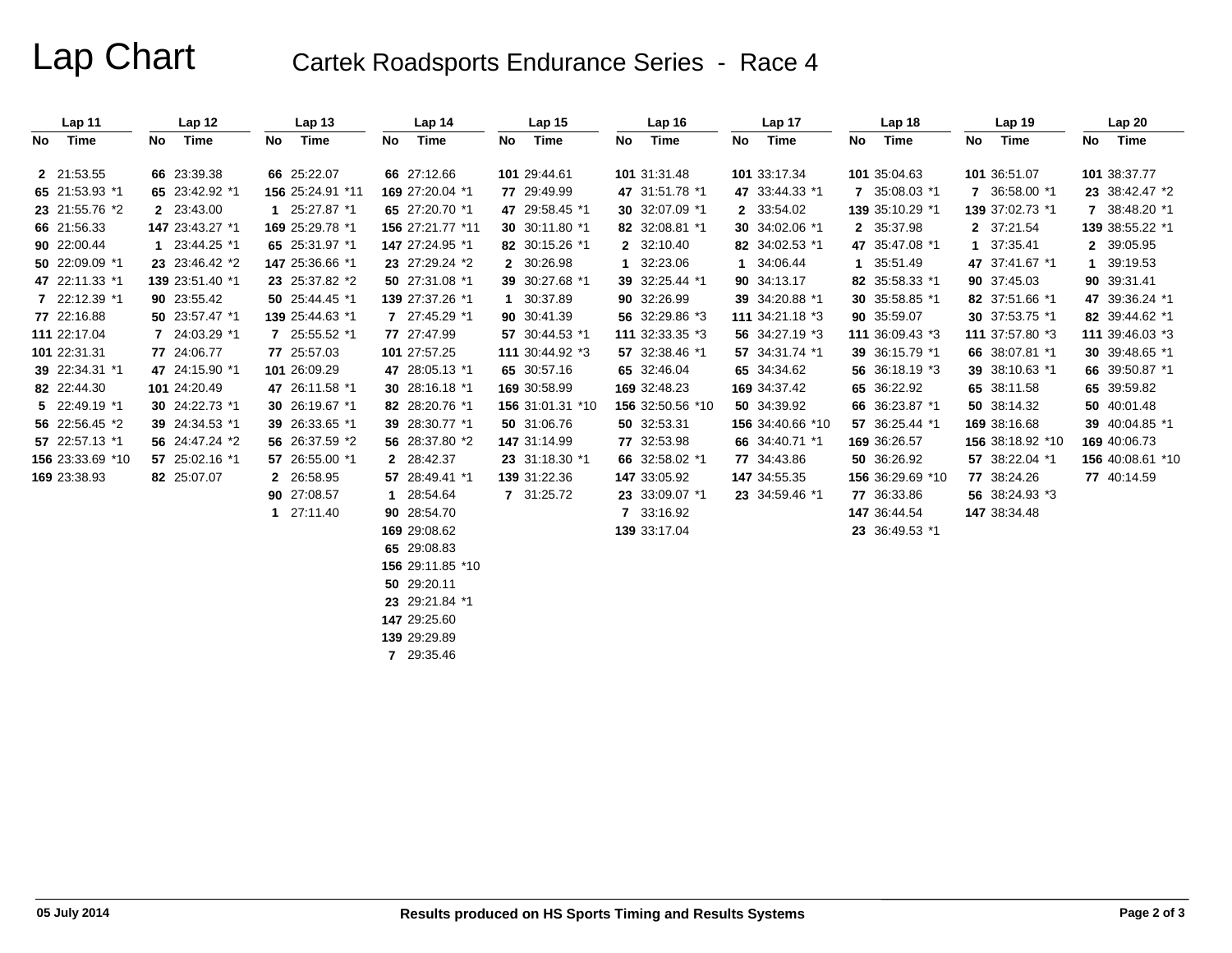# Lap Chart Cartek Roadsports Endurance Series - Race 4

| Lap 21           |    | Lap22            |    | Lap23            |    | Lap 24           |    | Lap25 |    | Lap26 |    | Lap 27 |    | Lap <sub>28</sub> |    | Lap29 |    | Lap30 |
|------------------|----|------------------|----|------------------|----|------------------|----|-------|----|-------|----|--------|----|-------------------|----|-------|----|-------|
| No Time          | No | Time             | No | Time             | No | Time             | No | Time  | No | Time  | No | Time   | No | Time              | No | Time  | No | Time  |
| 101 40:23.86     |    | 101 42:09.94     |    | 101 43:55.31     |    | 101 45:41.55     |    |       |    |       |    |        |    |                   |    |       |    |       |
| 147 40:24.75 *1  |    | 147 42:13.76 *1  |    | 77 43:56.52 *1   |    | 39 45:43.03 *2   |    |       |    |       |    |        |    |                   |    |       |    |       |
| 23 40:33.75 *2   |    | 23 42:23.89 *2   |    | 147 44:10.26 *1  |    | 77 45:46.70 *1   |    |       |    |       |    |        |    |                   |    |       |    |       |
| 7 40:37.74 *1    |    | 7 42:27.46 *1    |    | 23 44:14.56 *2   |    | 147 46:01.90 *1  |    |       |    |       |    |        |    |                   |    |       |    |       |
| 139 40:47.06 *1  |    | 2 42:42.03       |    | 7 44:17.71 *1    |    | 23 46:04.77 *2   |    |       |    |       |    |        |    |                   |    |       |    |       |
| 2 40:57.06       |    | 139 42:46.65 *1  |    | 2 44:26.76       |    | 7 46:07.51 *1    |    |       |    |       |    |        |    |                   |    |       |    |       |
| 90 41:17.88      |    | 90 43:04.06      |    | 139 44:39.10 *1  |    | 2 46:10.27       |    |       |    |       |    |        |    |                   |    |       |    |       |
| 47 41:29.26 *1   |    | 66 43:17.02 *1   |    | 90 44:50.67      |    | 139 46:31.12 *1  |    |       |    |       |    |        |    |                   |    |       |    |       |
| 57 41:33.69 *2   |    | 111 43:21.88 *3  |    | 66 45:00.09 *1   |    | 90 46:36.81      |    |       |    |       |    |        |    |                   |    |       |    |       |
| 111 41:33.99 *3  |    | 47 43:23.65 *1   |    | 111 45:09.55 *3  |    | 66 46:42.50 *1   |    |       |    |       |    |        |    |                   |    |       |    |       |
| 66 41:34.08 *1   |    | 82 43:30.98 *1   |    | 47 45:17.33 *1   |    | 111 46:57.96 *3  |    |       |    |       |    |        |    |                   |    |       |    |       |
| 82 41:37.86 *1   |    | 50 43:34.74      |    | 50 45:22.88      |    | 47 47:10.79 *1   |    |       |    |       |    |        |    |                   |    |       |    |       |
| 30 41:42.38 *1   |    | 30 43:36.49 *1   |    | 82 45:24.36 *1   |    | 50 47:11.60      |    |       |    |       |    |        |    |                   |    |       |    |       |
| 50 41:47.93      |    | 65 43:36.53      |    | 65 45:24.64      |    | 65 47:13.19      |    |       |    |       |    |        |    |                   |    |       |    |       |
| 65 41:48.81      |    | 57 43:43.04 *2   |    | 30 45:30.07 *1   |    | 82 47:17.75 *1   |    |       |    |       |    |        |    |                   |    |       |    |       |
| 169 41:57.05     |    | 169 43:46.93     |    | 57 45:36.05 *2   |    | 30 47:22.84 *1   |    |       |    |       |    |        |    |                   |    |       |    |       |
| 39 41:59.17 *1   |    | 156 43:49.17 *10 |    | 169 45:37.05     |    | 169 47:27.71     |    |       |    |       |    |        |    |                   |    |       |    |       |
| 156 41:59.45 *10 |    | 39 43:50.38 *1   |    | 156 45:38.29 *10 |    | 156 47:28.05 *10 |    |       |    |       |    |        |    |                   |    |       |    |       |
| 77 42:05.09      |    |                  |    |                  |    | 57 47:32.91 *2   |    |       |    |       |    |        |    |                   |    |       |    |       |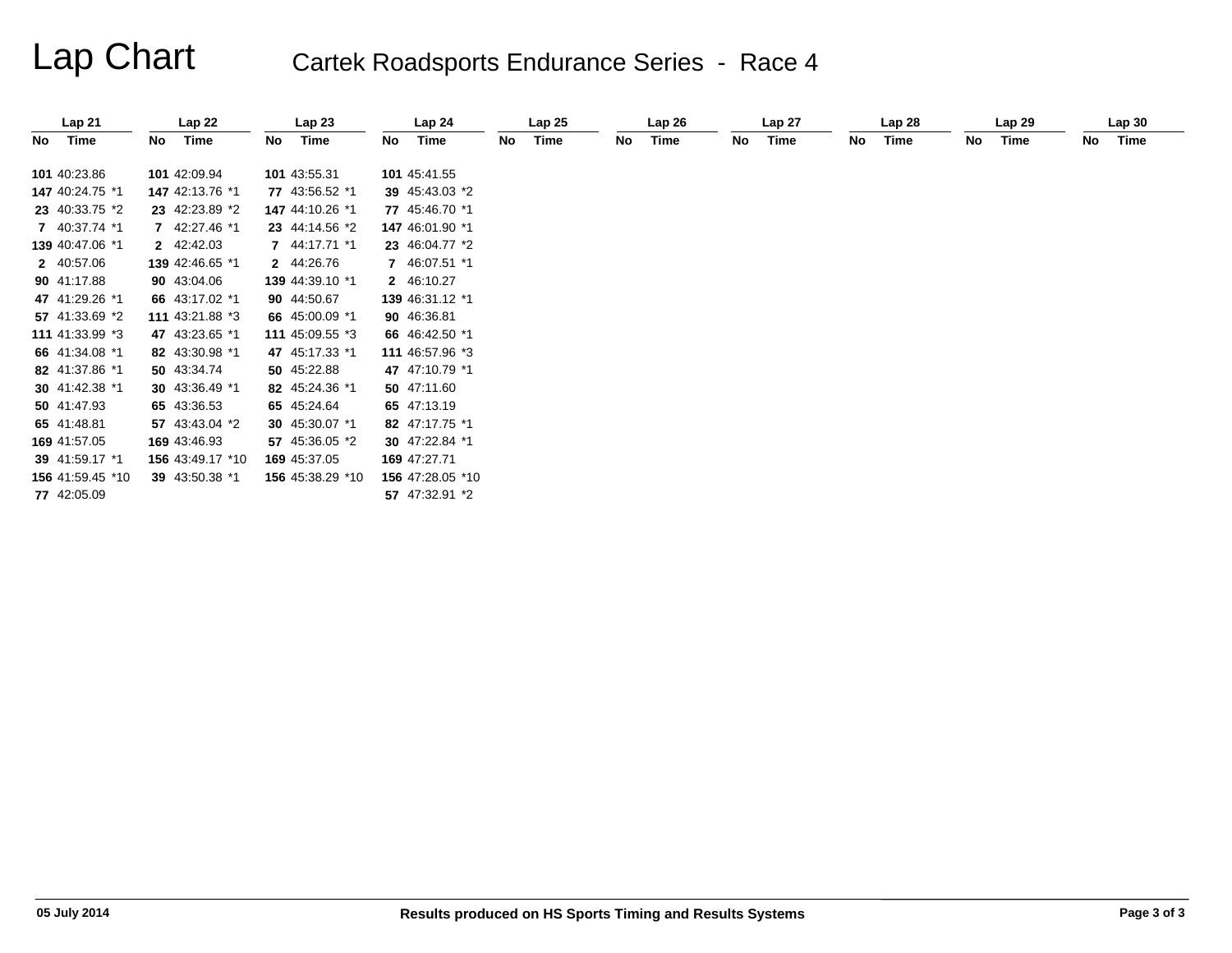## **Cartek Roadsports Endurance Series**

| $\mathbf{1}$    | <b>Rob HORSFIELD</b> |                        |                                    |                            |                         |                            |                            |                    |                    |                            |                            |  |  |  |
|-----------------|----------------------|------------------------|------------------------------------|----------------------------|-------------------------|----------------------------|----------------------------|--------------------|--------------------|----------------------------|----------------------------|--|--|--|
|                 | Lap                  | $\blacksquare$         | $\overline{\mathbf{2}}$            | $\overline{\phantom{a}}$ 3 | $\overline{4}$          | $\overline{\phantom{1}}$ 5 | $\overline{\phantom{a}}$ 6 | $\overline{7}$     | 8                  | $\overline{\phantom{a}}$ 9 | $\overline{10}$            |  |  |  |
|                 | $1 \quad$            |                        | 1:48.35                            | 1:46.28                    | 1:46.08                 | 1:44.24                    | 1:43.51                    | 1:44.25            | 3:01.89            | 3:00.25                    | 1:54.44                    |  |  |  |
|                 | 11                   | 3:20.48                | 1:43.62                            | 1:43.53                    | 1:43.24                 | 1:43.25                    | 1:45.17                    | 1:43.38            | 1:45.05            | 1:43.92                    | 1:44.12                    |  |  |  |
| $\overline{2}$  |                      | <b>Gary GOODYEAR</b>   |                                    |                            |                         |                            |                            |                    |                    |                            |                            |  |  |  |
|                 | Lap                  | $\sim$ 1               | $\overline{2}$                     | $\overline{\phantom{a}}$ 3 | $\overline{4}$          | 5 <sup>1</sup>             | $\overline{\phantom{0}}$ 6 | $\overline{7}$     | 8                  | $9^{\circ}$                | $\overline{10}$            |  |  |  |
|                 | $1 -$                | 1:49.44                | 1:44.05                            | 1:43.85                    | 1:46.73                 | 1:44.93                    | 1:45.20                    | 1:45.10            | 3:04.35            | 3:01.35                    | 1:42.81                    |  |  |  |
|                 | 11                   | 1:42.57                | 1:49.45                            | 3:15.95                    | 1:43.42                 | 1:44.61                    | 1:43.42                    | 1:43.62            | 1:43.96            | 1:43.56                    | 1:44.41                    |  |  |  |
|                 | 21                   | 1:51.11                | 1:44.97                            | 1:44.73                    | 1:43.51                 |                            |                            |                    |                    |                            |                            |  |  |  |
| $5\phantom{.0}$ |                      | <b>Timothy HERON</b>   |                                    |                            |                         |                            |                            |                    |                    |                            |                            |  |  |  |
|                 | Lap                  | $\sim$ 1               | $\overline{2}$                     | 3 <sup>1</sup>             | $\overline{4}$          | 5 <sup>5</sup>             | 6                          | $\mathbf{7}$       | 8                  | 9                          | 10 <sub>1</sub>            |  |  |  |
|                 |                      |                        | 1:51.60                            | 1:49.35                    | 1:49.38                 | 1:49.00                    | 1:49.44                    | 1:49.76            | 2:37.04            | 2:59.30                    | 4:14.36                    |  |  |  |
| $\overline{7}$  |                      | <b>Benjamin CORBEY</b> |                                    |                            |                         |                            |                            |                    |                    |                            |                            |  |  |  |
|                 | Lap                  | $\sim$ 1               | $\overline{2}$                     | 3 <sup>2</sup>             | $\overline{\mathbf{4}}$ | 5 <sup>1</sup>             | $\overline{\phantom{0}}$ 6 | $\overline{7}$     | 8                  | $\overline{9}$             | 10                         |  |  |  |
|                 | $1 -$                | 2:00.39                | 1:53.15                            | 1:52.65                    | 1:51.87                 | 1:50.87                    | 1:51.48                    | 1:57.15            | 2:18.82            | 4:23.02                    | 2:07.47                    |  |  |  |
|                 | 11                   | 1:50.90                | 1:52.23                            | 1:49.77                    | 1:50.17                 | 1:50.26                    | 1:51.20                    | 1:51.11            | 1:49.97            | 1:50.20                    | 1:49.54                    |  |  |  |
|                 | 21                   | 1:49.72                | 1:50.25                            | 1:49.80                    |                         |                            |                            |                    |                    |                            |                            |  |  |  |
| 11              | <b>Allan GIBSON</b>  |                        |                                    |                            |                         |                            |                            |                    |                    |                            |                            |  |  |  |
|                 | Lap                  | $\sim$ 1               | 2 <sup>1</sup>                     | 3 <sup>7</sup>             | $\overline{4}$          | 5 <sup>5</sup>             | 6                          | $\mathbf{7}$       | 8                  | 9                          | 10 <sub>1</sub>            |  |  |  |
|                 |                      | 1 2:01.39              | 1:50.83                            | 1:48.00                    | 1:45.75                 | 1:44.04                    | 1:47.82                    | 1:46.74            | 2:44.03            |                            |                            |  |  |  |
| 23              |                      | <b>Jason RISHOVER</b>  |                                    |                            |                         |                            |                            |                    |                    |                            |                            |  |  |  |
|                 | Lap                  | $\sim$ 1               | $\overline{2}$                     | 3 <sup>1</sup>             | $\overline{4}$          | 5 <sup>1</sup>             | $6^{\circ}$                | $\mathbf{7}$       | 8                  | $\overline{9}$             | 10                         |  |  |  |
|                 | $1 \quad$            | 1:59.65                | 1:53.14                            | 1:52.92                    | 1:51.53                 | 1:52.00                    | 1:51.68                    | 1:56.98            | 2:18.53            | 6:13.06                    | 1:50.66                    |  |  |  |
|                 | 11                   | 1:51.40                | 1:51.42                            | 1:52.60                    | 1:56.46                 | 1:50.77                    | 1:50.39                    | 1:50.07            | 1:52.94            | 1:51.28                    | 1:50.14                    |  |  |  |
|                 | 21                   | 1:50.67                | 1:50.21                            |                            |                         |                            |                            |                    |                    |                            |                            |  |  |  |
| 30              |                      | <b>Shaun MORTIMER</b>  |                                    |                            |                         |                            |                            |                    |                    |                            |                            |  |  |  |
|                 |                      | Lap 1                  | $\overline{2}$<br>2:02.12  1:54.14 | $\mathbf{3}$<br>1:52.26    | $\overline{\mathbf{4}}$ | 5                          | 6                          | $\mathbf{7}$       | 8                  | 9                          | 10 <sub>1</sub><br>2:16.01 |  |  |  |
|                 | 1<br>11              | 3:19.31                | 1:56.94                            | 1:56.51                    | 1:53.94<br>1:55.62      | 1:53.99<br>1:55.29         | 1:52.01<br>1:54.97         | 2:03.29<br>1:56.79 | 2:16.87<br>1:54.90 | 2:51.14<br>1:54.90         | 1:53.73                    |  |  |  |
|                 | 21                   | 1:54.11                | 1:53.58                            | 1:52.77                    |                         |                            |                            |                    |                    |                            |                            |  |  |  |
| 39              |                      | <b>Leighton NORRIS</b> |                                    |                            |                         |                            |                            |                    |                    |                            |                            |  |  |  |
|                 | Lap                  | $\overline{1}$         | $\mathbf{2}$                       | $\mathbf{3}$               | 4                       | 5 <sub>5</sub>             | 6                          | $\mathbf{7}$       | 8                  | $\overline{9}$             | 10                         |  |  |  |
|                 | 1                    | 2:00.96                | 1:55.88                            | 1:55.08                    | 1:53.85                 | 1:52.62                    | 1:52.18                    | 2:02.98            | 2:16.69            | 2:57.96                    | 3:39.25                    |  |  |  |
|                 | 11                   | 2:00.22                | 1:59.12                            | 1:57.12                    | 1:56.91                 | 1:57.76                    | 1:55.44                    | 1:54.91            | 1:54.84            | 1:54.22                    | 1:54.32                    |  |  |  |
|                 | 21                   | 1:51.21                | 1:52.65                            |                            |                         |                            |                            |                    |                    |                            |                            |  |  |  |
| 46              |                      | <b>Rebecca JACKSON</b> |                                    |                            |                         |                            |                            |                    |                    |                            |                            |  |  |  |
|                 | Lap                  | $\mathbf{1}$           | $\mathbf{2}$                       | $\mathbf{3}$               | 4                       | 5                          | 6                          | 7                  | 8                  | 9                          | 10                         |  |  |  |
|                 | 1                    | 1:53.29                | 1:47.92                            | 1:46.77                    | 1:45.96                 | 1:46.73                    |                            |                    |                    |                            |                            |  |  |  |

### **LAP TIMES - Race 4**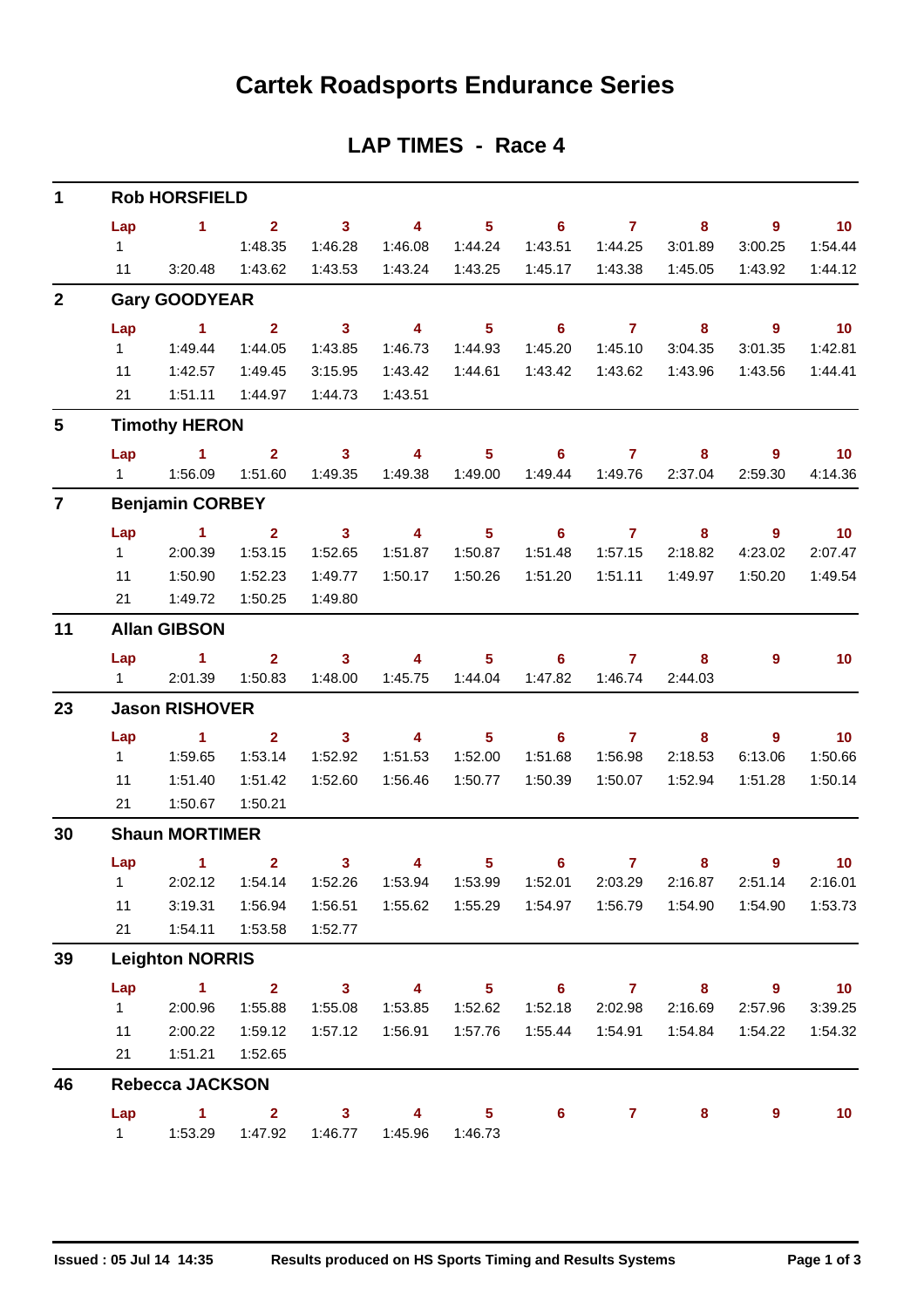| 47 |                       | <b>Andrew TSANG</b>        |                           |                         |                           |                           |                                                                    |                           |                         |                            |                            |
|----|-----------------------|----------------------------|---------------------------|-------------------------|---------------------------|---------------------------|--------------------------------------------------------------------|---------------------------|-------------------------|----------------------------|----------------------------|
|    | Lap                   | $\blacktriangleleft$       | $\overline{2}$            | $\overline{\mathbf{3}}$ | $\overline{4}$            | 5 <sup>5</sup>            | $\overline{\phantom{0}}$ 6                                         | $\mathbf{7}$              | 8                       | $\overline{9}$             | 10                         |
|    | 1                     |                            | 1:52.07                   | 1:52.78                 | 1:52.79                   | 1:52.47                   | 1:53.01                                                            | 1:56.35                   | 2:18.59                 | 3:00.13                    | 3:27.48                    |
|    | 11                    | 2:04.57                    | 1:55.68                   | 1:53.55                 | 1:53.32                   | 1:53.33                   | 1:52.55                                                            | 2:02.75                   | 1:54.59                 | 1:54.57                    | 1:53.02                    |
|    | 21                    | 1:54.39                    | 1:53.68                   | 1:53.46                 |                           |                           |                                                                    |                           |                         |                            |                            |
| 50 |                       | <b>Steve HEWSON</b>        |                           |                         |                           |                           |                                                                    |                           |                         |                            |                            |
|    | Lap                   | $\sim$ 1                   | $2^{\circ}$               | $\overline{\mathbf{3}}$ | $\overline{\mathbf{4}}$   | 5 <sup>5</sup>            | $\overline{\phantom{0}}$ 6                                         | $\overline{7}$            | 8                       | $\overline{9}$             | 10                         |
|    | $1 \quad$             | 1:55.97                    | 1:49.73                   | 1:48.83                 | 1:48.89                   | 1:48.73                   | 1:49.47                                                            | 1:49.28                   | 2:38.40                 | 3:13.31                    | 3:21.53                    |
|    | 11                    | 1:48.38                    | 1:46.98                   | 1:46.63                 | 1:49.03                   | 1:46.65                   | 1:46.55                                                            | 1:46.61                   | 1:47.00                 | 1:47.40                    | 1:47.16                    |
|    | 21                    | 1:46.45                    | 1:46.81                   | 1:48.14                 | 1:48.72                   |                           |                                                                    |                           |                         |                            |                            |
| 56 |                       | <b>Stephen ROBERTS</b>     |                           |                         |                           |                           |                                                                    |                           |                         |                            |                            |
|    | Lap                   | $\sim$ 1                   | 2 <sup>1</sup>            | $\mathbf{3}$            | $\overline{\mathbf{4}}$   | 5 <sub>5</sub>            | 6                                                                  | $\overline{7}$            | 8                       | $\overline{9}$             | 10 <sub>1</sub>            |
|    | $1 \quad$             |                            | 1:50.98                   | 1:50.43                 | 1:51.27                   | 1:50.67                   | 1:50.45                                                            | 2:10.79                   | 7:15.06                 | 1:50.79                    | 1:50.79                    |
|    |                       | 11  1:50.35                | 2:00.21                   | 3:52.06                 | 1:57.33                   | 1:51.00                   | 2:06.74                                                            |                           |                         |                            |                            |
| 57 |                       | <b>Mark SKEATS</b>         |                           |                         |                           |                           |                                                                    |                           |                         |                            |                            |
|    | Lap                   | $\blacktriangleleft$       | 2 <sup>1</sup>            | $\overline{\mathbf{3}}$ | $\overline{\mathbf{4}}$   | 5 <sup>5</sup>            | $\overline{\phantom{0}}$ 6                                         | $\mathbf{7}$              | 8                       | 9                          | $\blacksquare$ 10          |
|    | $1 \quad$             | 2:03.24                    | 1:55.27                   | 1:54.67                 | 1:54.06                   | 1:53.61                   | 2:03.39                                                            | 2:07.47                   | 2:08.66                 | 2:45.26                    | 4:04.92                    |
|    | 11<br>21              | 2:05.03                    | 1:52.84<br>1:56.86        | 1:54.41                 | 1:55.12                   | 1:53.93                   | 1:53.28                                                            | 1:53.70                   | 1:56.60                 | 3:11.65                    | 2:09.35                    |
|    |                       | 1:53.01                    |                           |                         |                           |                           |                                                                    |                           |                         |                            |                            |
| 65 |                       | <b>Christopher FELLOWS</b> |                           |                         |                           |                           |                                                                    |                           |                         |                            |                            |
|    | Lap<br>$1 \quad$      | $\sim$ 1<br>2:01.97        | $\overline{2}$            | 3 <sup>1</sup>          | $\overline{4}$            | 5 <sup>5</sup>            | $\overline{7}$<br>$\overline{\phantom{0}}$ 6<br>1:51.34<br>1:55.48 |                           | 8<br>2:18.94            | $\overline{9}$             | 10                         |
|    | 11                    |                            | 1:51.96                   | 1:51.02<br>1:48.73      | 1:51.51<br>1:48.13        | 1:52.47<br>1:48.33        | 1:48.88                                                            | 1:48.58                   | 1:48.30                 | 3:08.01<br>1:48.66         | 3:05.37<br>1:48.24         |
|    | 21                    | 1:48.99<br>1:48.99         | 1:49.05<br>1:47.72        | 1:48.11                 | 1:48.55                   |                           |                                                                    |                           |                         |                            |                            |
| 66 |                       | <b>Alex LIVESLEY</b>       |                           |                         |                           |                           |                                                                    |                           |                         |                            |                            |
|    |                       |                            |                           |                         |                           |                           |                                                                    |                           |                         |                            |                            |
|    | Lap<br>$1 \quad \Box$ | 1<br>1:52.44               | $\overline{2}$<br>1:48.25 | $\mathbf{3}$<br>1:45.65 | $\overline{4}$<br>1:46.54 | 5 <sup>5</sup><br>1:44.21 | 6<br>1:44.36                                                       | $\overline{7}$<br>1:43.80 | 8<br>3:01.83            | 9<br>3:00.38               | 10 <sub>1</sub><br>1:43.62 |
|    | 11                    | 1:42.37                    | 1:43.05                   | 1:42.69                 | 1:50.59                   | 5:45.36                   | 1:42.69                                                            | 1:43.16                   | 1:43.94                 | 1:43.06                    | 1:43.21                    |
|    | 21                    | 1:42.94                    |                           | 1:43.07  1:42.41        |                           |                           |                                                                    |                           |                         |                            |                            |
| 77 |                       | <b>Andrew HARDING</b>      |                           |                         |                           |                           |                                                                    |                           |                         |                            |                            |
|    | Lap                   | $\sim$ 1                   | $\overline{2}$            | $\overline{\mathbf{3}}$ | $\overline{4}$            | 5 <sub>5</sub>            | $\overline{\phantom{0}}$ 6                                         | $\overline{7}$            | 8                       | $9^{\circ}$                | 10                         |
|    | $1 \quad$             | 1:57.94                    | 1:53.20                   | 1:50.48                 | 1:50.51                   | 1:50.00                   | 1:51.60                                                            | 1:52.16                   | 2:26.76                 | 2:58.49                    | 1:50.25                    |
|    | 11                    | 1:50.39                    | 1:49.89                   | 1:50.26                 | 1:50.96                   | 2:02.00                   | 3:03.99                                                            | 1:49.88                   | 1:50.00                 | 1:50.40                    | 1:50.33                    |
|    | 21                    | 1:50.50                    | 1:51.43                   | 1:50.18                 |                           |                           |                                                                    |                           |                         |                            |                            |
| 82 |                       | <b>Ben SHORT</b>           |                           |                         |                           |                           |                                                                    |                           |                         |                            |                            |
|    | Lap                   | $\sim$ 1                   | $\overline{2}$            | $\overline{\mathbf{3}}$ | $\overline{\mathbf{4}}$   | 5 <sup>1</sup>            | $\overline{\phantom{0}}$ 6                                         | $\overline{7}$            | 8                       | 9                          | $\overline{\mathbf{10}}$   |
|    | 1                     | 2:03.64                    | 1:56.58                   | 1:55.28                 | 1:58.31                   | 1:53.34                   | 1:53.63                                                            | 1:53.96                   | 2:15.29                 | 2:53.49                    | 1:57.75                    |
|    | 11                    | 1:55.74                    | 2:22.77                   | 3:13.69                 |                           | 1:54.50  1:53.55          | 1:53.72                                                            | 1:55.80                   | 1:53.33                 | 1:52.96                    | 1:53.24                    |
|    | 21                    | 1:53.12                    | 1:53.38                   | 1:53.39                 |                           |                           |                                                                    |                           |                         |                            |                            |
| 90 |                       | <b>Matt CHERRINGTON</b>    |                           |                         |                           |                           |                                                                    |                           |                         |                            |                            |
|    | Lap                   | $\blacksquare$             | $\overline{\mathbf{2}}$   | $\overline{\mathbf{3}}$ | $\overline{\mathbf{4}}$   | 5 <sub>5</sub>            |                                                                    | $6 \qquad \qquad 7$       | $\overline{\mathbf{8}}$ | $\overline{\phantom{a}}$ 9 | $\overline{10}$            |
|    | $1 \quad$             | 2:12.68                    | 1:46.02                   | 1:47.64                 | 1:45.70                   | 1:44.51                   | 1:45.43                                                            | 1:47.07                   | 2:40.54                 | 2:59.26                    | 1:44.08                    |
|    | 11                    | 1:44.63                    | 1:54.98                   | 3:13.15                 | 1:46.13                   | 1:46.69                   | 1:45.60                                                            | 1:46.18                   | 1:45.90                 | 1:45.96                    | 1:46.38                    |
|    | 21                    | 1:46.47                    | 1:46.18                   | 1:46.61                 | 1:46.14                   |                           |                                                                    |                           |                         |                            |                            |